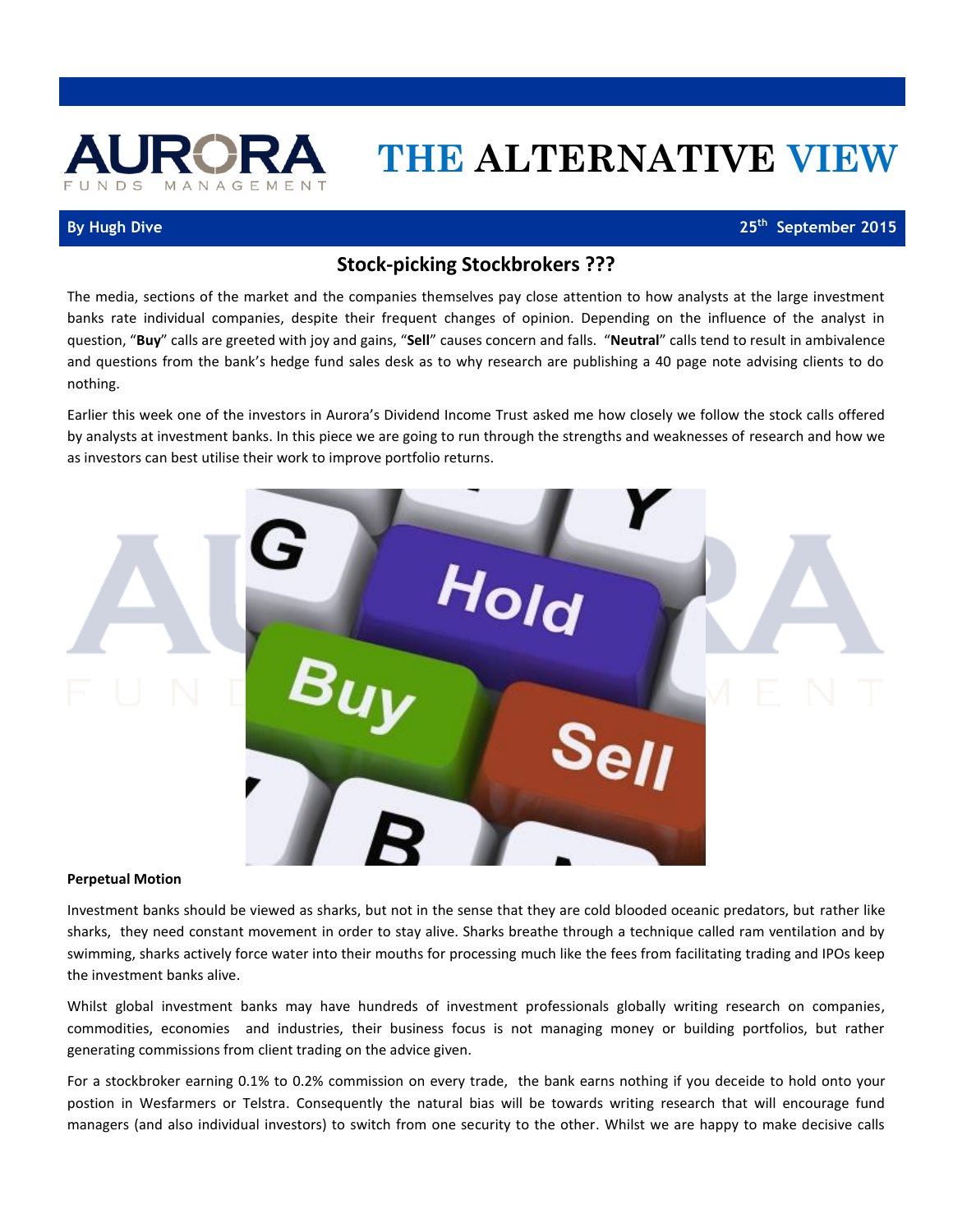when we believe that something has fundamentally changed in a company's prospects or where we see an opportunity to capture additional franking credits, execssive short-term switching transfers wealth from the fund to the stockbrokers.

#### **Which Side is the Bread Buttered?**

Over the past three years we have recieved on average 3 IPO (Initial Public Offering or float) prospectuses per week, along with invitations to meet with management and the accompanying analyst reports. The research from the sponsoring brokers invariably contains glowing reports of the company's future prospects. These new issues are sold on a caveat emptor basis and the research analysts are now seperated from the investment bankers by "Chinese walls" and are no longer remunerated based on writing a postive report (post the 2003 Global Analyst Research Settlement which levied US\$1.4 billion on the global investment banks, after finding inappropriate influence of their research analysts by their investment bankers seeking lucrative fees) $^1$ .

It is worth noting that the investment bank writing this research can generate fees anywhere between 1-3% of a new issue. As the sum total of IPOs over the last 18 months is in excess of A\$19 billion, there is little incentive for a critical report on a new company to be written when there is a fee pool in excess of A\$190 million in Australia alone to be fought over!

Furthermore, before enjoying a brief stint at a large US investment bank as an equity analyst, I was puzzled at the number of small changes issues by analysts, such as issuing a research note for a small change in their earnings per share target or switching from a buy to a neutral due to an often temporary move in a company share price. This occurs as these changes not only feed into the momentum models for quantitative funds, but provide the sales desk a reason to call their high trading clients.

### **Know the Bias**

Similarly, analysts writing the research also have to consider the long-term relationship between the company that they are rating and their bank. In certain sectors companies react poorly to research being published rating them as a "Sell" and threaten to reduce that analyst's access to the company in question. This is often why you see brokers rating a stock as "Neutral" or "Hold", a rating that is meaningless for most investors.

Obviously if an analyst's access to a company's management is reduced, then their ability to understand the inner workings of that company could also be impaired. Similarly the analyst's bank may find it harder to secure lucrative corporate work such as debt issuance or equity raisings if their research has a negative view of that company. Last week I wrote a piece on Woodside's recent bid for Oil Search *[Cash Burning a Hole in the Pocket](http://www.aurorafunds.com.au/wp-content/uploads/Must-Spend-Cash-18th-September-2015.pdf)* . Afterwards I asked a prominent oil and gas analyst whether I was too harsh on Woodside or was missing something given that he had been much kinder to the company in his research reports. He responded that he wasn't able to put the boot into the company. Furthermore, it is also common practice that research departments will be prevented from writing research when their investment bankers are advising on an acquisition. This convention resulted in almost no research being published on BHP and Rio for a 12 month period in 2008, as almost every investment bank was tied up in the potential mega-deal.

#### **Useful Industry Experts on Tap**

 $\overline{a}$ 

Whilst the above few paragraphs paint a relatively negative picture of the sell side it would be manifestly wrong to claim that the mostly hardworking and smart sell side analysts don't add any value to the investment process. At Aurora we use the sell side analysts to leverage their expertise as industry experts in the areas in which companies we own operate. Similarly we use them to test our theories of how events will impact a particular industry such as new competitors in the Australian grocery industry or longer-term Asian demand for natural gas.

Most institutional fund managers build their own financial models and arrive at investment conclusions based on their own research; analysts at the investment bank however can spend decades concentrating on analyzing complex industries like insurance or pharmaceuticals and it would be wrong not to leverage the depth of their knowledge and industry contacts to improve the returns of our portfolios.

 $1$  Merrill Lynch analyst Henry Blodget famously rated the stock of one company, Lifeminders, as a "P-O-S" on his home computer while plugging that same stock to investors as a solid buy. Rebecca Leung, *The Sheriff of Wall Street: Eliot Spitzer Takes on the Brokers and Wins*, CBS NEWS (May 23, 2003)